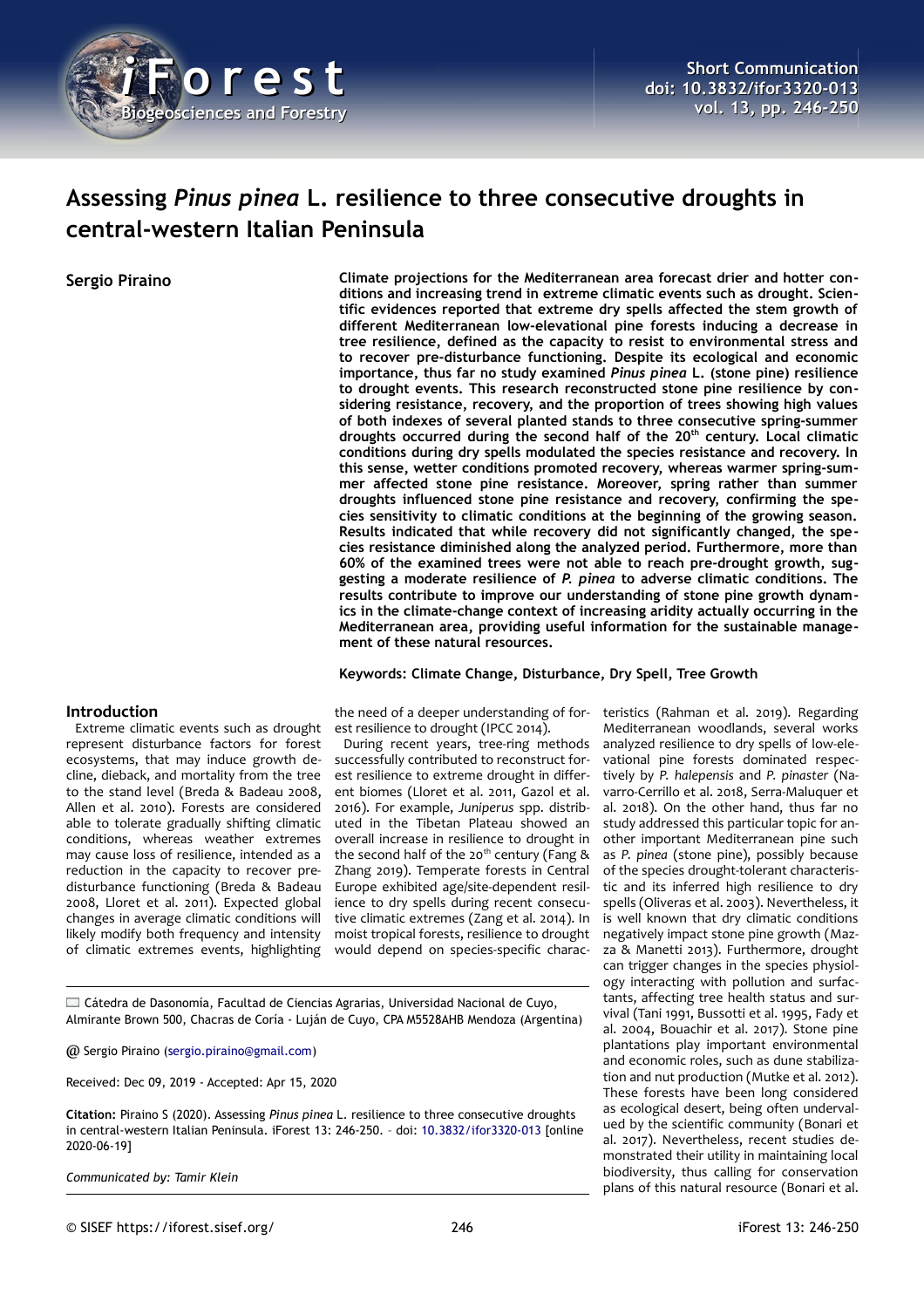

<span id="page-1-0"></span>**Fig. 1** - Distribution map of Italian stone pine (*Pinus pinea* – Fady et al. 2004). The red rectangle delimits the analyzed area.

2017). A deeper understanding of the stone pine response to extreme drought would provide useful information for sustainable management of these woodlands, a mandatory task in the climatic-change scenario of increasing aridity currently developing in the Mediterranean area (IPCC 2014).

For the abovementioned reasons, this research analyzed several stone pine stands located in the coast of Central Italy aiming to: (i) reconstruct resilience to drought in term of the species resistance and recovery; and (ii) examine if consecutive dry spells cumulatively affected the species resilience.

## **Materials and methods**

## *Study area and dendrochronological sampling*

Eight stone pine stands located along the north to mid-Tyrrhenian coasts of the Ital-ian peninsula were analyzed [\(Fig. 1,](#page-1-0) [Tab. 1\)](#page-1-1). Woodlands are pure plantations located on sandy soils and growing under typical Mediterranean climate, with summer drought and precipitation concentrated in winter months (Raddi et al. 2009, Piraino & Roig-Juñent 2014).

Six of the 8 examined plantations were sampled during 2003-2004 and earlier ver-

sions of these tree-ring chronologies have been presented in Piraino & Roig-Juñent (2014). Ring increment data of the remaining two stands were downloaded from the ITRDB webpage (The International Tree-Ring Data Bank – [http://www.ncdc.noaa.](http://www.ncdc.noaa.gov/paleo/treering.html) [gov/paleo/treering.html\)](http://www.ncdc.noaa.gov/paleo/treering.html). The latter consisted of individual ring widths series from Marina di Bibbona (code ITAL030) and Punta Tesorino (ITAL032) sites, both shown in Raddi et al. (2009). Regarding these data, we considered only tree-ring series belonging to forest stands far from the coastline, thus minimizing the possible influence of factors other than drought (*e.g.*, shoreline erosion) on the species resilience. Details about sampling, core preparation and ring width measurements can be found in Raddi et al. (2009) and Piraino & Roig-Juñent (2014).

## *Tree growth response to drought*

Drought was defined through the SPEI index (Standardized Precipitation Evapotranspiration Index – Vicente-Serrano et al. 2010). Based on previous researches (Piraino et al. 2013), a regional time series of August SPEI value with a timescale of 6 months was built for the 1902-2013 period [\(Fig. 2\)](#page-2-0). Therefore, the March-August period was considered, allowing the analysis

<span id="page-1-1"></span>**Tab. 1** - Geographical location, number of analyzed trees and time span of the tree-ring chronologies.

| <b>Site</b>       | Lat $(°N)$ | Long $(^{\circ}E)$ | Trees (n) | Time span |  |
|-------------------|------------|--------------------|-----------|-----------|--|
| San Rossore       | 43.72      | 10.31              | 10        | 1890-2003 |  |
| Cecina            | 43.31      | 10.52              | 8         | 1923-2003 |  |
| Marina di Bibbona | 43.30      | 10.48              | 22        | 1926-1996 |  |
| Punta Tesorino    | 43.30      | 10.48              | 23        | 1929-1996 |  |
| Duna Feniglia     | 42.44      | 11.22              | 12        | 1925-2003 |  |
| Castelporziano    | 41.74      | 12.40              | 20        | 1897-2003 |  |
| Lago di Fogliano  | 41.31      | 13.03              | 6         | 1878-2004 |  |
| Parco del Circeo  | 41.31      | 13.03              | 15        | 1945-2004 |  |

of drought effect upon tree growth during the main drought period (summer) and the main growth season (spring). SPEI data were downloaded from the EC&D web page [\(http://climexp.knmi.nl/\)](http://climexp.knmi.nl/). Drought events were established as those years when SPEI index fell in the lowest 10% percentile. As Raddi et al. (2009) ring width series ended in 1996, the three last consecutive droughts considered in this study were 1973, 1987 and 1993 [\(Fig. 2\)](#page-2-0).

This research considered that tree resilience is expressed by its ability to resist to and to recover from extreme climatic events (Fang & Zhang 2019). Therefore, two different indexes were calculated: resistance  $(R_t)$  and recovery  $(R_c - Lloret et al.$ 2011). In this sense, according to Lloret et al. (2011), resistance is "considered as reversal of the reduction in ecological performance during disturbance", and recovery corresponds to "the ability to recover relative to the damage experienced during disturbance". The indexes were computed as follows (eqn. 1, eqn. 2):

$$
R_t = \frac{BAI_D}{BAI_{preD}}
$$
 (1)

$$
R_c = \frac{BAI_{\text{post}}}{BAI_D} \tag{2}
$$

where  $R_t$  is the resistance index,  $R_c$  is the recovery index,  $BAI_{D}$ ,  $BAI_{prep}$  and  $BAI_{postD}$ are, respectively basal area index (BAI) during the drought year, mean BAI for the 3 years before and mean BAI for the 3 years following drought. BAI series were calculated from tree-ring widths through the AGE program (DPL, Dendrochronological Programme Library – Holmes 1999). Additionally to  $R_t$  and  $R_c$ , the proportion of trees showing high resistance and recovery was calculated (Fang & Zhang 2019). Trees were considered resistant and able to recovery after drought when  $R_t$  and  $R_c$  values were higher than 1 ( $R_t$  > 1 and  $R_c$  > 1).

#### *Statistical analyses*

Drought effect upon stone pine growth was assessed at both the individual and stand level. At the tree scale, changes through time of  $R_t$  and  $R_c$  were examined by the means of ANOVA with *post-hoc* Tukey test (Zar 1984). Since data were not normally distributed, indexes were transformed by the Box-Cox method (Wessa 2016). At the site level, abiotic and tree biometric influence upon  $R_t$ ,  $R_c$ ,  $R_t$  > 1 and  $R_c$  > 1 was analyzed through correlation functions. Climatic variables were represented by total precipitation and mean temperature of spring-summer (March-August), spring (March-May) and summer (June-August) periods. These periods were selected in order to analyze the possible interaction among spring and summer climatic conditions upon the species resistance and recovery. Tree biometric parameters were growth (mean BAI) during drought year, and age. Regarding the latter, as precise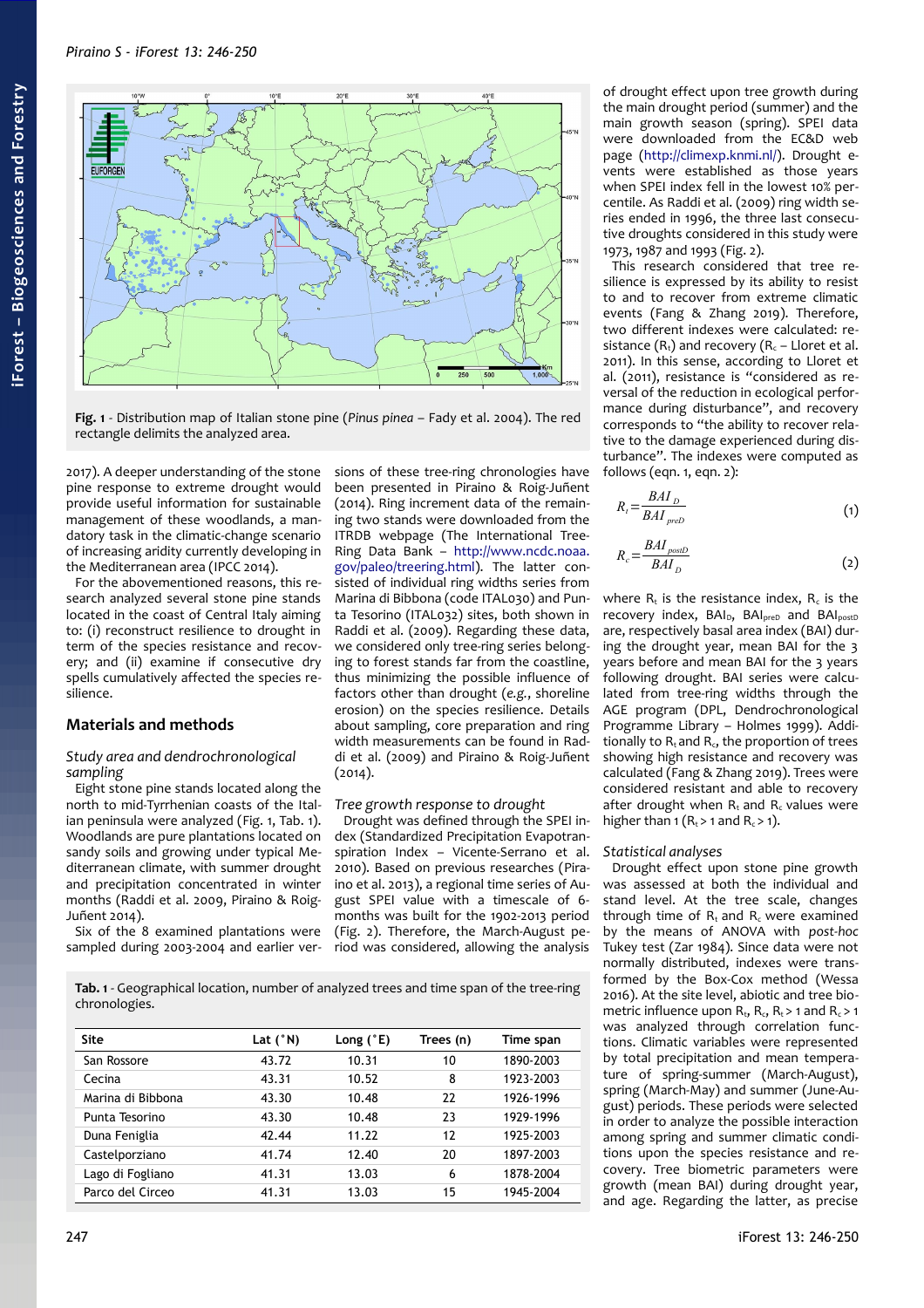age estimation of each analyzed tree was not possible, mean age was considered as the mean site chronology length when drought episodes occurred. Local precipita tion and temperature data were obtained from the "Annali Idrologici" of Regione Toscana and Regione Lazio (available re spectively at [http://www.sir.toscana.it/ann](http://www.sir.toscana.it/annali-idrologici) [ali-idrologici](http://www.sir.toscana.it/annali-idrologici) and [http://www.idrografico.re](http://www.idrografico.regione.lazio.it/std_page.aspx-Page=annali_idrologici.htm) [gione.lazio.it/std\\_page.aspx-Page=annali\\_](http://www.idrografico.regione.lazio.it/std_page.aspx-Page=annali_idrologici.htm) [idrologici.htm\)](http://www.idrografico.regione.lazio.it/std_page.aspx-Page=annali_idrologici.htm). Statistical analyses were run through the INFOSTAT software with its interface to R (Di Rienzo et al. 2018).

## **Results**

A total of 116 stone pine trees distributed along 8 sites were analyzed in this re search. ANOVA showed that only  $R_t$  significantly changes along the three consecutive drought events, being values statistically lower in 1987 than in 1973 (F = 5.61, p = 0.0040 – [Fig. 3\)](#page-2-2). Results emerged consider ing proportion of trees showed a decreas ing trend for the  $R_t > 1$  index [\(Fig. 4\)](#page-2-1). Indeed, while  $R_c > 1$  values are constant, being respectively 43% 40% and 41% in the 1973, 1987, and 1993 dry spells,  $R_t > 1$ showed a tendency towards lower values along the three drought events, corre sponding to 50% (1973), 37% (1987) and 35% (1993) of the analyzed trees [\(Fig. 4\)](#page-2-1).

Correlation functions performed at the site level indicated that the species resilience to drought is climatically-driven. In this sense,  $R_c$ , and  $R_c$  > 1 are significantly and positively related to the precipitation amount of spring-summer and spring peri ods on one hand and of spring-summer months on the other [\(Tab. 2\)](#page-3-0). Concerning  $R_t$  and  $R_t > 1$ , these indexes were significantly and negatively correlated to springsummer and spring temperatures respectively. No significant correlation emerged for summer period [\(Tab. 2\)](#page-3-0). Finally, mean age and mean BAI did not represent influ encing factors upon any of the examined indexes.

## **Discussion**

This work assessed for the first time *P. pinea* resilience to drought *sensu* Lloret et al. (2011). Despite  $21<sup>th</sup>$  century extreme dry spells were not considered in this study, analyzing the possible cumulative effect of consecutive dry spells upon stone pine re sistance and recovery provided novel infor mation useful to understand the species stem growth dynamics in the current cli mate unstable scenario (IPCC 2014).

Stone pine resilience to drought were clearly determined by climatic conditions. The significant relations among resistance and recovery indexes on one side and tem perature and precipitation on the other suggested that local cooler and wetter conditions promoted resilience. On the other hand, extreme climatic events during spring, rather than summer, affected the species resistance and recovery, in agree ment with reports showing that stone pine secundary growth is mainly related to envi -







<span id="page-2-2"></span><span id="page-2-0"></span>

<span id="page-2-1"></span>**Fig. 4** - Bar plots for  $R_t$  > 1, and  $R_c$  > 1 between the different considered drought years.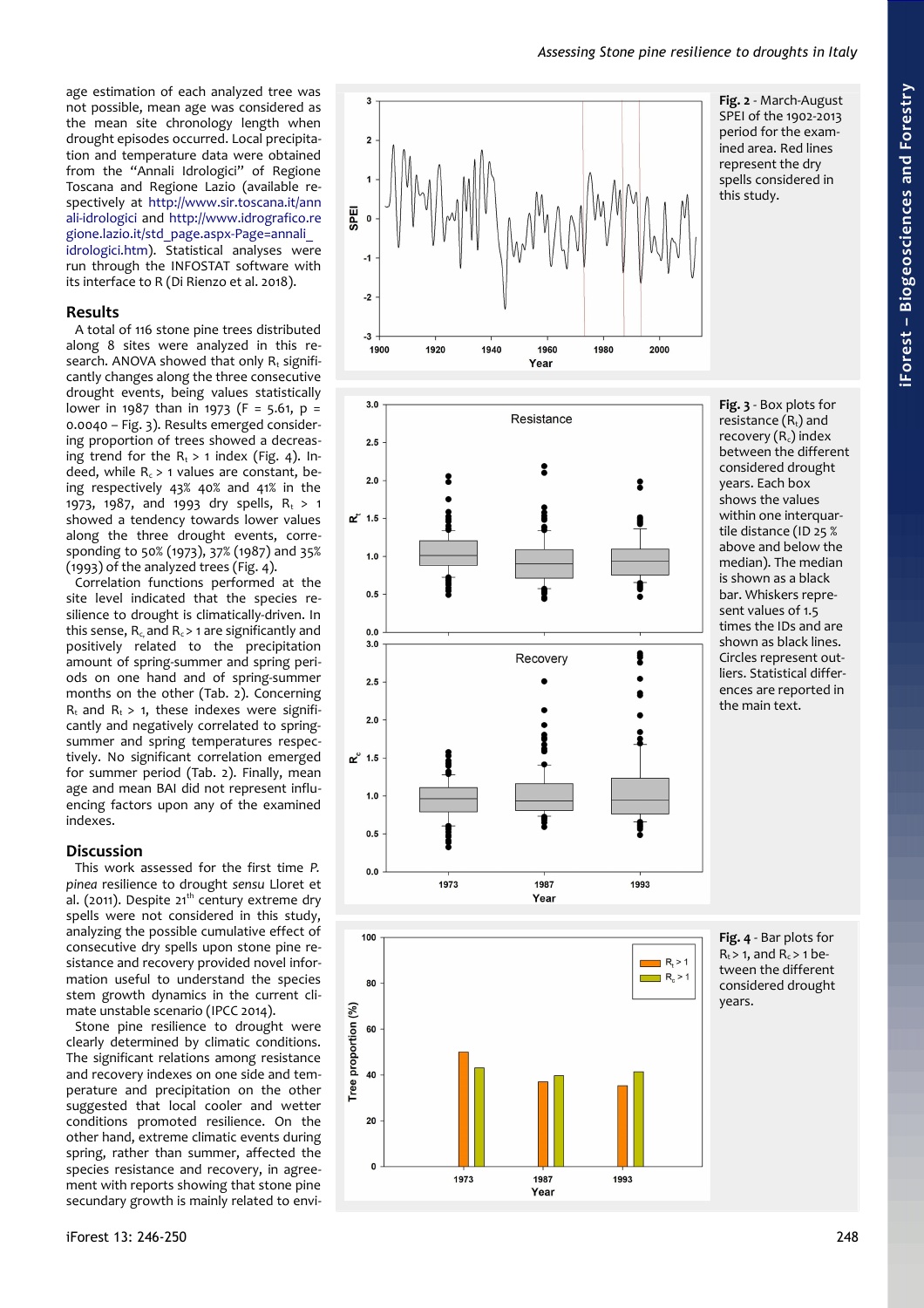<span id="page-3-0"></span>**Tab. 2** - Results of the Pearson's correlation function computed between resistance  $(R_t)$  and recovery  $(R_c)$  indexes and abiotic and tree biometric variables. (T): temperature; (P): precipitation; (BAI): basal area index; *ss, sp* and *su* (subscript) refers to spring-summer, spring and summer period, respectively; (\*): p<0.05.

|           | $P_{ss}$ | $T_{ss}$        | $P_{SD}$ | $P_{\rm su}$ | $T_{\rm SD}$ | $T_{\rm su}$ | BAI     | Age     |
|-----------|----------|-----------------|----------|--------------|--------------|--------------|---------|---------|
| $R_{t}$   | 0.23     | $-0.42 * -0.05$ |          | 0.37         | $-0.40$      | $-0.40$      | $-0.30$ | $-0.24$ |
| $R_c$     | $0.44*$  | 0.09            | $0.46*$  | 0.14         | 0.18         | 0.01         | 0.05    | $-0.00$ |
| $R_t > 1$ | 0.11     | $-0.40$         | $-0.14$  | 0.35         | $-0.40$ *    | $-0.37$      | $-0.35$ | $-0.18$ |
| $R_c > 1$ | $0.50*$  | 0.06            | 0.40     | 0.36         | 0.15         | $-0.01$      | 0.12    | 0.11    |

ronmental conditions at the beginning of the growing season (Castagneri et al. 2018).

*P. pinea* is an isohidric species able to tolerate drought through different physiological mechanisms, such as root mortality, stomata control and biomass allocation (Oliveras et al. 2003). Nevertheless, marked drought conditions affect the species growth diminishing needle length, reducing sap flow, and causing significantly decrease in stem increment (Teobaldelli et al. 2004, Mazza & Manetti 2013). The positive rainfall effect upon the species recovery could be linked to increasing soil moisture and consequently higher carbohydrates production (Novak et al. 2011). Similarly, the negative relation between temperatures and resistance can reflect the detrimental effect of increasing evapotranspiration and soil water evaporation upon the species growth (Campelo et al. 2006). These physiological interpretations are sound with studies showing that under severe environmental constraints, production of wood in *P. pinea* may be partially or even totally absent (Novak et al. 2011). Finally, it cannot be discarded that other variables not considered in this study, such as stand density, could modulate the species resilience to drought as in other Mediterranean pines species (Serra-Maluquer et al. 2018). Unfortunately, no data were available to retrospectively examine the influence of stand characteristics upon stone pine resilience.

Apparently, no cumulative stress emerged for the species recovery, while resistance slightly decreased along the considered dry spells as showed by  $R_t > 1$  values. In this sense,  $R_t > 1$  in 2003 drought calculated from data belonging to Piraino & Roig-Juñent (2014) represented 32% of examined individuals ( $n = 71 -$  data not shown), thus confirming the tendency towards lower values for this index. On the other hand, it is worth noting that approximately 60% of the analyzed stone pines were not able to reach pre-disturbance growth following drought episodes, which suggests a moderate ability of *P. pinea* to recover from particularly adverse climatic conditions. As stated in Fang & Zhang (2019), using proportion of trees can provide additional information which can be hidden by analysis performed considering only mean values of the resilience indexes,

minimizing the effect that few outperforming trees can have upon a regional response to drought. Finally, these results encourage future researches focusing on possible higher performance of some of the genotypes examined in this study when facing extreme drought events, an information that would surely contribute to improve the conservation of this natural resource.

Concluding, the results emerged in this study suggested that *P. pinea* resilience will likely be threatened by more arid conditions expected for the Mediterreanean area, with a consequent decline in the species resistance rather than recovery. This novel information should be considered in management plans, particularly in the scenario of increasing frequency of extreme drought events anticipated for the Mediterranean basin (Giorgi & Lionello 2008, Boberg & Christensen 2012, IPCC 2014).

## **Acknowledgements**

Dr. Gianluca Piovesan and Dr. Alfredo Di Filippo (Dendrology Lab, University of Tuscia, Viterbo, Italy) are both greatly acknowledge for supervising the development of earlier versions of *P. pinea* tree-ring chronologies. Special thanks to Sabrina Raddi and Paolo Cherubini for sharing data through the ITRDB webpage. Thanks are due also to the Authorities of the National Parks that allowed sampling. Two anonymous reviewers are greatly acknowledged for their revisions that improved the manuscript.

## **References**

- Allen CD, Macalady AK, Chenchouni H, Bachelet D, McDowell N, Vennetier M, Kitzberger T, Rigling A, Breshears DD, Hogg EH, Gonzalez P, Fensham R, Zhang Z, Castro J, Demidova N, Lim J-H, Allard G, Running SW, Semerci A, Cobb N (2010). A global overview of drought and heatinduced tree mortality reveals emerging climate change risks for forests. Forest Ecology and Management 259: 660-684. - doi: [10.1016/](https://doi.org/10.1016/j.foreco.2009.09.001) [j.foreco.2009.09.001](https://doi.org/10.1016/j.foreco.2009.09.001)
- Boberg F, Christensen JH (2012). Overestimation of Mediterranean summer temperature projections due to model deficiencies. Nature Climate Change 2 (6): 433-436. - doi: [10.1038/nclimate1](https://doi.org/10.1038/nclimate1454) [454](https://doi.org/10.1038/nclimate1454)

Bonari G, Acosta ATR, Angiolini C (2017). Mediterranean coastal pine forest stands: understorey distinctiveness or not? Forest Ecology and Management 391: 19-28. - doi: [10.1016/j.for](https://doi.org/10.1016/j.foreco.2017.02.002) [eco.2017.02.002](https://doi.org/10.1016/j.foreco.2017.02.002)

- Bouachir BB, Khorchani A, Guibal F, El Aouni MH, Khaldi A (2017). Dendroecological study of *Pinus halepensis* and *Pinus pinea* in northeast coastal dunes in Tunisia according to distance from the shoreline and dieback intensity. Dendrochronologia 45: 62-72. - doi: [10.1016/j.dendr](https://doi.org/10.1016/j.dendro.2017.06.008) [o.2017.06.008](https://doi.org/10.1016/j.dendro.2017.06.008)
- Breda N, Badeau V (2008). Forest tree responses to extreme drought and some biotic events: towards a selection according to hazard tolerance? Comptes Rendus Geosciences 340: 651- 662. - doi: [10.1016/j.crte.2008.08.003](https://doi.org/10.1016/j.crte.2008.08.003)
- Bussotti F, Cenni E, Ferretti M, Cozzi A, Brogi L, Mecci A (1995). Forest condition in Tuscany (Central Italy). Field surveys 1987-1991. Forestry 68 (1): 11-24. - doi: [10.1093/forestry/68.1.11](https://doi.org/10.1093/forestry/68.1.11)
- Campelo F, Nabais C, Freitas H, Gutiérrez E (2006). Climatic significance of tree-ring width and intra-annual density fluctuations in *Pinus pinea* from dry Mediterranean area in Portugal. Annals of Forest Science 64: 229-238. - doi: [10.1051/forest:2006107](https://doi.org/10.1051/forest:2006107)
- Castagneri D, Battipaglia G, Von Arx G, Pacheco A, Carrer M (2018). Tree-ring anatomy and carbon isotope ratio show both direct and legacy effects of climate on bimodal xylem formation in *Pinus pinea*. Tree Physiology 38 (8): 1098- 1109. - doi: [10.1093/treephys/tpy036](https://doi.org/10.1093/treephys/tpy036)
- Di Rienzo JA, Casanoves F, Balzarini MG, Gonzalez L, Tablada M, Robledo CW (2018). InfoStat version 2018. Centro de Transferencia InfoStat, FCA, Universidad Nacional de Córdoba, Argentina. [online] URL: [http://www.infostat.co](http://www.infostat.com.ar/) [m.ar](http://www.infostat.com.ar/)
- Fady B, Fineschi S, Vendramin GG (2004). EU-FORGEN Technical guidelines for genetic conservation and use of Italian stone pine (*Pinus pinea*). International Plant Genetic Resources Institute, FAO, Rome, Italy, pp. 6. [online] URL: [http://books.google.com/books?id=Z5AhkIWzie](http://books.google.com/books?id=Z5AhkIWzie0C)  $0<sup>C</sup>$
- Fang O, Zhang QB (2019). Tree resilience to drought increases in the Tibetan Plateau. Global Change Biology 25 (1): 245-253. - doi: [10.1111/](https://doi.org/10.1111/gcb.14470) [gcb.14470](https://doi.org/10.1111/gcb.14470)
- Gazol A, Camarero JJ, Anderegg WRL, Vicente-Serrano SM (2016). Impacts of droughts on the growth resilience of Northern Hemisphere forests. Global Ecology and Biogeography 26: 166- 176. - doi: [10.1111/geb.12526](https://doi.org/10.1111/geb.12526)
- Giorgi F, Lionello P (2008). Climate change projections for the Mediterranean region. Global and Planetary Change 63 (2-3): 90-104. - doi: [10.1016/j.gloplacha.2007.09.005](https://doi.org/10.1016/j.gloplacha.2007.09.005)
- Holmes RL (1999). Dendrochronology program library (DPL) users manual. Laboratory of Tree-Ring Research, University of Arizona, Tuscon, AZ, USA.
- IPCC (2014). IPCC fifth assessment report climate change 2014. Synthesis report summary for policymaker. Intergovernmental Panel on Climate Change, Geneva, Switzerland, pp. 1-35.
- Lloret F, Keeling EG, Sala A (2011). Components of tree resilience: effects of successive lowgrowth episodes in old ponderosa pine forests. Oikos 120 (12): 1909-1920. - doi: [10.1111/j.1600-07](https://doi.org/10.1111/j.1600-0706.2011.19372.x) [06.2011.19372.x](https://doi.org/10.1111/j.1600-0706.2011.19372.x)

Mazza G, Manetti MC (2013). Growth rate and cli-